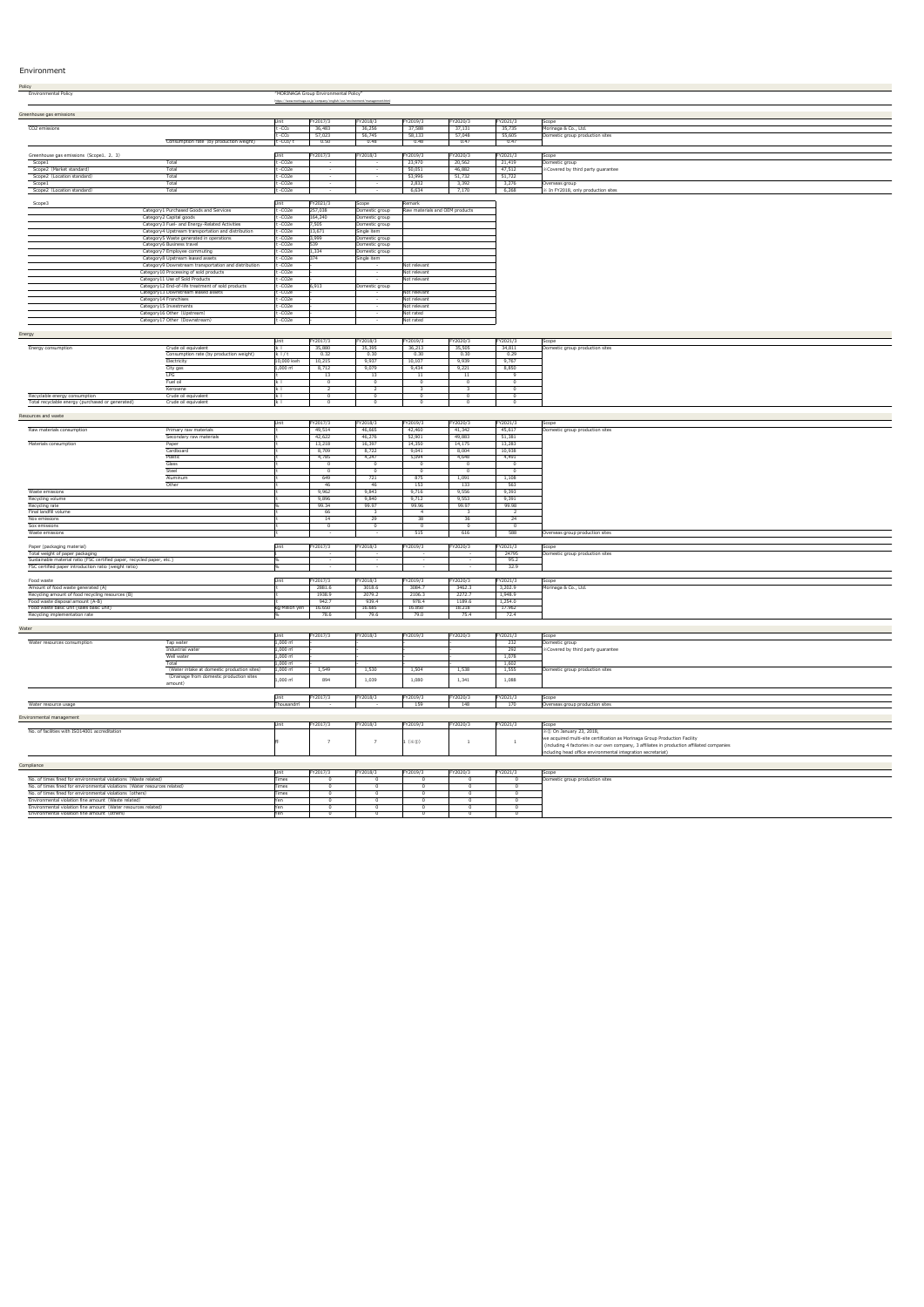| <b>Policy</b>                                                                                                                    |                 |                  |                                                                                                                                                                            |                                      |                 |                    |                              |                    |                    |                       |                                                                                                                                                                                                |                      |
|----------------------------------------------------------------------------------------------------------------------------------|-----------------|------------------|----------------------------------------------------------------------------------------------------------------------------------------------------------------------------|--------------------------------------|-----------------|--------------------|------------------------------|--------------------|--------------------|-----------------------|------------------------------------------------------------------------------------------------------------------------------------------------------------------------------------------------|----------------------|
| Human rights policy                                                                                                              |                 |                  | "MORINAGA Group Human Rights Policy"                                                                                                                                       |                                      |                 |                    |                              |                    |                    |                       |                                                                                                                                                                                                |                      |
|                                                                                                                                  |                 |                  | https://www.morinaga.co.jp/company/about/governance.html                                                                                                                   |                                      |                 |                    |                              |                    |                    |                       |                                                                                                                                                                                                |                      |
| Customers                                                                                                                        |                 |                  |                                                                                                                                                                            |                                      |                 |                    |                              |                    |                    |                       |                                                                                                                                                                                                |                      |
| Customer policy                                                                                                                  |                 |                  | "Basic Policy for Customer Satisfaction" in accordance with ISO10002                                                                                                       |                                      |                 |                    |                              |                    |                    |                       |                                                                                                                                                                                                |                      |
|                                                                                                                                  |                 |                  | http://www.morinaga.co.jp/contact/service.html                                                                                                                             |                                      |                 |                    |                              |                    |                    |                       |                                                                                                                                                                                                |                      |
| Responsible marketing policies                                                                                                   |                 |                  | Included in the "MORINAGA Group Charter of Corporate Behavior" and "MORINAGA Group Code of Conduct"<br><u> http://www.morinaga.co.jp/company/english/about/vision.html</u> |                                      |                 |                    |                              |                    |                    |                       |                                                                                                                                                                                                |                      |
|                                                                                                                                  |                 |                  |                                                                                                                                                                            |                                      |                 |                    |                              |                    |                    |                       |                                                                                                                                                                                                |                      |
| Customer comments received by the Customer Services Center                                                                       |                 | Unit             | FY2017/3                                                                                                                                                                   | FY2018/3                             | FY2019/3        |                    | FY2020/3                     |                    | FY2021/3           |                       | Scope                                                                                                                                                                                          |                      |
| Inquiries/opinions<br>Suggestions                                                                                                |                 | Cases<br>Cases   | 36,296<br>6,219                                                                                                                                                            | 33,861<br>5,579                      | 32,804<br>5,413 |                    | 31,658<br>4,593              |                    | 23,438<br>3,970    |                       | Morinaga & Co., Ltd.                                                                                                                                                                           |                      |
|                                                                                                                                  | Total           | Cases            | 42,515                                                                                                                                                                     | 39,440                               | 38,217          |                    | 36,251                       |                    | 27,408             |                       |                                                                                                                                                                                                |                      |
|                                                                                                                                  |                 |                  |                                                                                                                                                                            |                                      |                 |                    |                              |                    |                    |                       |                                                                                                                                                                                                |                      |
| Employees                                                                                                                        |                 |                  |                                                                                                                                                                            |                                      |                 |                    |                              |                    |                    |                       |                                                                                                                                                                                                |                      |
| Basic human resources policy<br>Work health and safety policy                                                                    |                 |                  | Included in the "Human Resources System Handbook"<br>Included in the "Health and Safety Management Regulations"                                                            |                                      |                 |                    |                              |                    |                    |                       |                                                                                                                                                                                                |                      |
|                                                                                                                                  |                 |                  |                                                                                                                                                                            |                                      |                 |                    |                              |                    |                    |                       |                                                                                                                                                                                                |                      |
|                                                                                                                                  |                 | Unit             | FY2017/3                                                                                                                                                                   | FY2018/3                             | FY2019/3        |                    | FY2020/3                     |                    | FY2021/3           |                       | Remark                                                                                                                                                                                         | Scope                |
| No. of full-time employees                                                                                                       | Female          | People           | 324<br>20.4%                                                                                                                                                               | 317<br>20.3%                         | 332             | 20.9%              | 343                          | 21.0%              | 353                |                       | 21.4% Includes seconded employees                                                                                                                                                              | Morinaga & Co., Ltd. |
|                                                                                                                                  | Male<br>Total   | People<br>People | 1,262<br>79.6%<br>100.0%<br>1,586                                                                                                                                          | 79.7%<br>1,244<br>$100.0\%$<br>1,561 | 1,254<br>1,586  | 79.1%<br>$100.0\%$ | 1,290<br>1,633 100.0%        | 79.0%              | 1,298              | 78.6%<br>1,651 100.0% |                                                                                                                                                                                                |                      |
| No. of temporary employees                                                                                                       | Female          | People           | 191<br>44.4%                                                                                                                                                               | 195<br>43.6%                         | 194             | 44.2%              | 208                          | 46.3%              | 184                |                       | 43.1% Ending of each fiscal year (as of March 31)                                                                                                                                              |                      |
|                                                                                                                                  | Male            | People           | 239<br>55.6%                                                                                                                                                               | 252<br>56.4%                         | 245             | 55.8%              | 241                          | 53.7%              | 243                | 56.9%                 |                                                                                                                                                                                                |                      |
|                                                                                                                                  | Total           | People           | 430 100.0%                                                                                                                                                                 | 447 100.0%                           |                 | 439 100.0%         | 449 100.0%                   |                    |                    | 427 100.0%            |                                                                                                                                                                                                |                      |
| Average age                                                                                                                      | Female<br>Male  | Years<br>Years   | 39.1<br>41.9                                                                                                                                                               | 39.7<br>42.9                         | 39.7<br>43.3    |                    | 40.0<br>43.6                 |                    | 40.2<br>43.8       |                       | Includes seconded employees                                                                                                                                                                    |                      |
|                                                                                                                                  | Total           | Years            | 41.4                                                                                                                                                                       | 42.3                                 | 42.5            |                    | 42.9                         |                    | 43.1               |                       |                                                                                                                                                                                                |                      |
| Average service years                                                                                                            | Female          | Years            | $\sim$                                                                                                                                                                     | 17.3                                 | 17.1            |                    | 17.1                         |                    | 17.0               |                       | Includes seconded employees                                                                                                                                                                    |                      |
|                                                                                                                                  | Male            | Years            | $\sim$                                                                                                                                                                     | 19.2                                 | 19.5            |                    | 19.4                         |                    | 19.6               |                       |                                                                                                                                                                                                |                      |
| Domestic affiliated companies No. of full-time employees                                                                         | Total<br>Female | Years<br>People  | 33.7%<br>221                                                                                                                                                               | 18.8<br>210<br>32.1%                 | 19.0<br>224     | 33.6%              | 18.9<br>234                  | 34.8%              | 19.0<br>240        |                       | 35.0% Excludes employees seconded from MORINAGA & Co., Ltd.                                                                                                                                    | Domestic group       |
|                                                                                                                                  | Male            | People           | 434<br>66.3%                                                                                                                                                               | 67.9%<br>444                         | 443             | 66.4%              | 439                          | 65.2%              | 445                | 65.0%                 |                                                                                                                                                                                                |                      |
|                                                                                                                                  | Total           | People           | 655<br>100.0%                                                                                                                                                              | 654<br>100.0%                        | 667             | 100.0%             | 673                          | $100.0\%$          | 685                | 100.0%                |                                                                                                                                                                                                |                      |
| Domestic affiliated companies No. of temporary employees                                                                         | Female          | People           | 24.19<br>264                                                                                                                                                               | 828<br>77.5%<br>240                  | 835             | 76.1°              | 769                          | 79.0%              | 727                |                       | 78.6% Including re-employment (re-employment + temporary employee)                                                                                                                             |                      |
|                                                                                                                                  | Male<br>Total   | People<br>People | 831<br>75.9%<br>1,095<br>100.0%                                                                                                                                            | 22.5%<br>1,068<br>100.0%             | 262<br>1,097    | 23.9%<br>100.0%    | 205<br>974                   | 21.0%<br>$100.0\%$ | 198<br>925         | 21.4%<br>100.0%       |                                                                                                                                                                                                |                      |
| Number of consolidated employees                                                                                                 |                 | People           |                                                                                                                                                                            |                                      |                 |                    |                              |                    | 2,825              |                       |                                                                                                                                                                                                | <b>group</b>         |
| Japan-based employee ratio                                                                                                       |                 |                  | $\sim$                                                                                                                                                                     | $\sim$                               | $\sim$          |                    |                              |                    | 80.20              |                       |                                                                                                                                                                                                |                      |
| Taiwan-based employee ratio                                                                                                      |                 |                  |                                                                                                                                                                            |                                      |                 |                    |                              |                    | 8.80               |                       |                                                                                                                                                                                                |                      |
| US-based employee ratio<br>Employee ratio in China                                                                               |                 |                  |                                                                                                                                                                            | $\sim$                               | $\sim$          |                    | $\sim$                       |                    | 6.60<br>2.97       |                       |                                                                                                                                                                                                |                      |
| No. of new recruits                                                                                                              | Female          | People           | 40.0%<br>14                                                                                                                                                                | 17 <sup>1</sup><br>48.6%             | 19              | 35.8%              | 35                           | 70.0%              |                    |                       | 25 37.9% Includes new graduates / careers                                                                                                                                                      | Morinaga & Co., Ltd. |
|                                                                                                                                  | Male            | People           | $60.0\%$<br>21                                                                                                                                                             | 51.4%<br>18                          | 34              | 64.2%              | 15                           | 30.0%              | 41                 | 62.1%                 |                                                                                                                                                                                                |                      |
| Domestic affiliated companies No. of new recruits                                                                                | Total<br>Female | People<br>People | 35 100.0%<br>26.29<br>17                                                                                                                                                   | 35 100.0%<br>39.6%<br>21             | 19              | 53 100.0%<br>31.19 | 50 100.0%<br>37 <sup>2</sup> | 54.4%              |                    | 66 100.0%             | 35 37.6% Includes new graduates / careers                                                                                                                                                      | Domestic group       |
|                                                                                                                                  | Male            | People           | 73.8%<br>48                                                                                                                                                                | 32<br>60.4%                          | 42              | 68.9%              | 31 45.6%                     |                    | 58                 | 62.4%                 |                                                                                                                                                                                                |                      |
|                                                                                                                                  | Total           | People           | 65 100.0%                                                                                                                                                                  | 53 100.0%                            |                 | 61 100.0%          | 68 100.0%                    |                    |                    | 93 100.0%             |                                                                                                                                                                                                |                      |
| Turnover rate (overall)                                                                                                          |                 |                  |                                                                                                                                                                            | $\sim$ $-$                           | 1.6             |                    | 1.14                         |                    | 2.30               |                       |                                                                                                                                                                                                | Morinaga & Co., Ltd. |
| Turnover rate (turnover rate of new graduates with less than three years of service)<br>Percentage of employees under 30         |                 |                  |                                                                                                                                                                            |                                      | 3.4<br>13.4     |                    | 3.2<br>12.4                  |                    | 3.8<br>12.2        |                       |                                                                                                                                                                                                |                      |
| Percentage of employees between the ages of 30 and 50                                                                            |                 |                  |                                                                                                                                                                            |                                      | 75.9            |                    | 66.8                         |                    | 58.0               |                       |                                                                                                                                                                                                |                      |
| Percentage of employees over 50                                                                                                  |                 |                  |                                                                                                                                                                            |                                      | 29.5            |                    | 26.8                         |                    | 29.7               |                       |                                                                                                                                                                                                |                      |
|                                                                                                                                  |                 |                  |                                                                                                                                                                            |                                      |                 |                    |                              |                    |                    |                       | The number of people who apply or declare in order to use the personnel system related to the matter, counted only when the parties                                                            |                      |
| LGBTQ + employee ratio                                                                                                           |                 |                  |                                                                                                                                                                            | $\sim$                               | $\sim$          |                    |                              |                    | $\Omega$           |                       | themselves agree to disclose the number of them.                                                                                                                                               |                      |
|                                                                                                                                  |                 |                  |                                                                                                                                                                            |                                      |                 |                    |                              |                    |                    |                       |                                                                                                                                                                                                |                      |
| Employment rate for people with disabilities                                                                                     |                 |                  |                                                                                                                                                                            | 2.44                                 | 2.53            |                    | 2.79                         |                    | 2.68               |                       | End of each year (as of March 31)                                                                                                                                                              |                      |
| Share of women in total workforce<br>No. of female managers                                                                      |                 | People           | 20.4<br>22                                                                                                                                                                 | 20.3<br>25                           | 20.9<br>33      |                    | 21.0<br>43                   |                    | 21.4<br>43         |                       | Beginning of each year (as of April $1$ )                                                                                                                                                      |                      |
| Ratio of female managers                                                                                                         |                 |                  |                                                                                                                                                                            | 5.2                                  | 6.7             |                    | 7.7                          |                    | 8.3                |                       |                                                                                                                                                                                                |                      |
| Ratio of female managers and above                                                                                               |                 |                  | $\overline{\phantom{0}}$                                                                                                                                                   | 2.9                                  | 7.7             |                    | 4.5                          |                    | 9.4                |                       |                                                                                                                                                                                                |                      |
| Ratio of female directors                                                                                                        |                 |                  |                                                                                                                                                                            | 9.1                                  | 20.0            |                    | 22.2                         |                    | 16.7               |                       | Including Senior Executive Officers as of April 1, 2021                                                                                                                                        |                      |
| Average wages by gender (managers) (basic salary)                                                                                | Female<br>Male  | Yen<br>Yen       | $\sim$ $-$                                                                                                                                                                 | $\sim$                               | $\sim$          |                    | $\sim$ $-$                   |                    | 523,892<br>538,255 |                       |                                                                                                                                                                                                |                      |
| Average wages by gender (general employees) (basic salary)                                                                       | Female          | Yen              | $\sim$                                                                                                                                                                     | $\sim$ $-$                           | $\sim$          |                    | $\overline{\phantom{0}}$     |                    | 282,702            |                       |                                                                                                                                                                                                |                      |
|                                                                                                                                  | Male            | Yen              |                                                                                                                                                                            |                                      |                 |                    |                              |                    | 326,719            |                       |                                                                                                                                                                                                |                      |
| No. of employees taking childcare leave                                                                                          | Female<br>Male  | People<br>People | 24<br>75.0%<br>25.0%<br>8                                                                                                                                                  | 18<br>69.2%<br>30.8%                 | 13              | 65.0%<br>35.0%     | 17                           | 16 48.5%<br>51.5%  | 42<br>18           | 30.0%                 | 70.0% Including seconded employees and associate employees                                                                                                                                     |                      |
|                                                                                                                                  | Total           | People           | 32 100.0%                                                                                                                                                                  | 26 100.0%                            |                 | 20 100.0%          | 33 100.0%                    |                    |                    | 60 100.0%             |                                                                                                                                                                                                |                      |
| Reinstatement rate (ratio of employees returning to work after a leave of absence)                                               |                 |                  | 100                                                                                                                                                                        | 95.7                                 | 100.0           |                    | 100.0                        |                    | 100.0              |                       |                                                                                                                                                                                                |                      |
| No. of employees utilizing shorter work hour system for childcare                                                                | Female          | People           |                                                                                                                                                                            | $100.0\%$<br>21                      | 24              | 100.0%             | 26 100.0%                    |                    |                    |                       | 28 100.0% Applicable number of regular employees as of the end of each fiscal year                                                                                                             |                      |
|                                                                                                                                  | Male<br>Total   | People<br>People |                                                                                                                                                                            | $0.0\%$<br>100.0%<br>21              | 24              | $0.0\%$<br>100.0%  | 26 100.0%                    | $0.0\%$            | ∩ ∶                | $0.0\%$<br>28 100.0%  |                                                                                                                                                                                                |                      |
| No. of employees wishing to be reemployed after retirement                                                                       |                 | People           |                                                                                                                                                                            | 34                                   | 76              |                    | 72                           |                    | 16                 |                       |                                                                                                                                                                                                |                      |
| Reemployment rate of post retirement employees                                                                                   |                 |                  | $\sim$                                                                                                                                                                     | 85.0                                 | 93.0            |                    | 89.0                         |                    | 80                 |                       | Retirement age (including those who do not wish to be rehired)                                                                                                                                 |                      |
| Average overtime hours (per employee)                                                                                            |                 | hour/month       |                                                                                                                                                                            | 16.2                                 | 16.8            |                    | 15.1                         |                    | 13.3               |                       |                                                                                                                                                                                                |                      |
| Days of annual paid leave acquired<br>Annual paid leave acquisition rate                                                         |                 |                  |                                                                                                                                                                            | 11.8<br>93.0                         | 12.3<br>96.1    |                    | 12.6<br>94.7                 |                    | 11.7<br>90.8       |                       |                                                                                                                                                                                                |                      |
| No. of employees acquiring nursing care leave                                                                                    |                 | People           |                                                                                                                                                                            |                                      |                 |                    |                              |                    |                    |                       |                                                                                                                                                                                                |                      |
| Average training time per employee (Regular emploee of Morinaga & Co., Ltd.)                                                     |                 | Hour             | $\sim$ $-$                                                                                                                                                                 | $\sim$ $-$                           | $\sim$ $-$      |                    | $\sim$ $-$                   |                    | 7.7                |                       |                                                                                                                                                                                                |                      |
| Average training cost per employee (Regular emploee of Morinaga & Co., Ltd.)<br>Labor union membership rate of general employees |                 | Yen              | $\sim$ $-$                                                                                                                                                                 | 100                                  | 100             |                    | 100                          |                    | 49,000<br>100      |                       | Regular employees only                                                                                                                                                                         |                      |
| Ratio of union members                                                                                                           |                 |                  |                                                                                                                                                                            |                                      |                 |                    |                              |                    | 57.5               |                       |                                                                                                                                                                                                |                      |
| Rate of stress check implementation                                                                                              |                 |                  | $\sim$                                                                                                                                                                     | 100                                  | 100             |                    | 100                          |                    | 100                |                       |                                                                                                                                                                                                |                      |
| Percentage of employees participating in health checkups                                                                         |                 |                  | $\sim$                                                                                                                                                                     | 100                                  | 100             |                    | 100                          |                    | 100                |                       |                                                                                                                                                                                                |                      |
| LTIFR : Lost-Time Injury Frequency Rate                                                                                          |                 |                  |                                                                                                                                                                            | 1.18                                 | 0.50            |                    | 0.00                         |                    | 0.52               |                       | Incidence rate of fatalities and injuries due to occupational accidents per million total working hours at domestic factories (excluding the<br>number of injured and sick people on holidays) |                      |
|                                                                                                                                  |                 |                  |                                                                                                                                                                            |                                      |                 |                    | 1.05                         |                    | 2.33               |                       | Incidence of fatalities and injuries due to occupational accidents per million total working hours at domestic factories (including the                                                        |                      |
| TRIR: Total Recordable Injury Rate                                                                                               |                 |                  |                                                                                                                                                                            | 3.07                                 | 2.02            |                    |                              |                    |                    |                       | number of injured and sick people who did not leave)                                                                                                                                           |                      |
| Number of occupational accident fatalities (regular employees)                                                                   |                 | People           | $\sim$                                                                                                                                                                     |                                      |                 |                    |                              |                    | $\overline{0}$     |                       |                                                                                                                                                                                                |                      |
| Number of occupational accident fatalities (contract employees)                                                                  |                 | People           |                                                                                                                                                                            | $\sim$                               | $\sim$          |                    | $\sim$                       |                    |                    |                       |                                                                                                                                                                                                |                      |